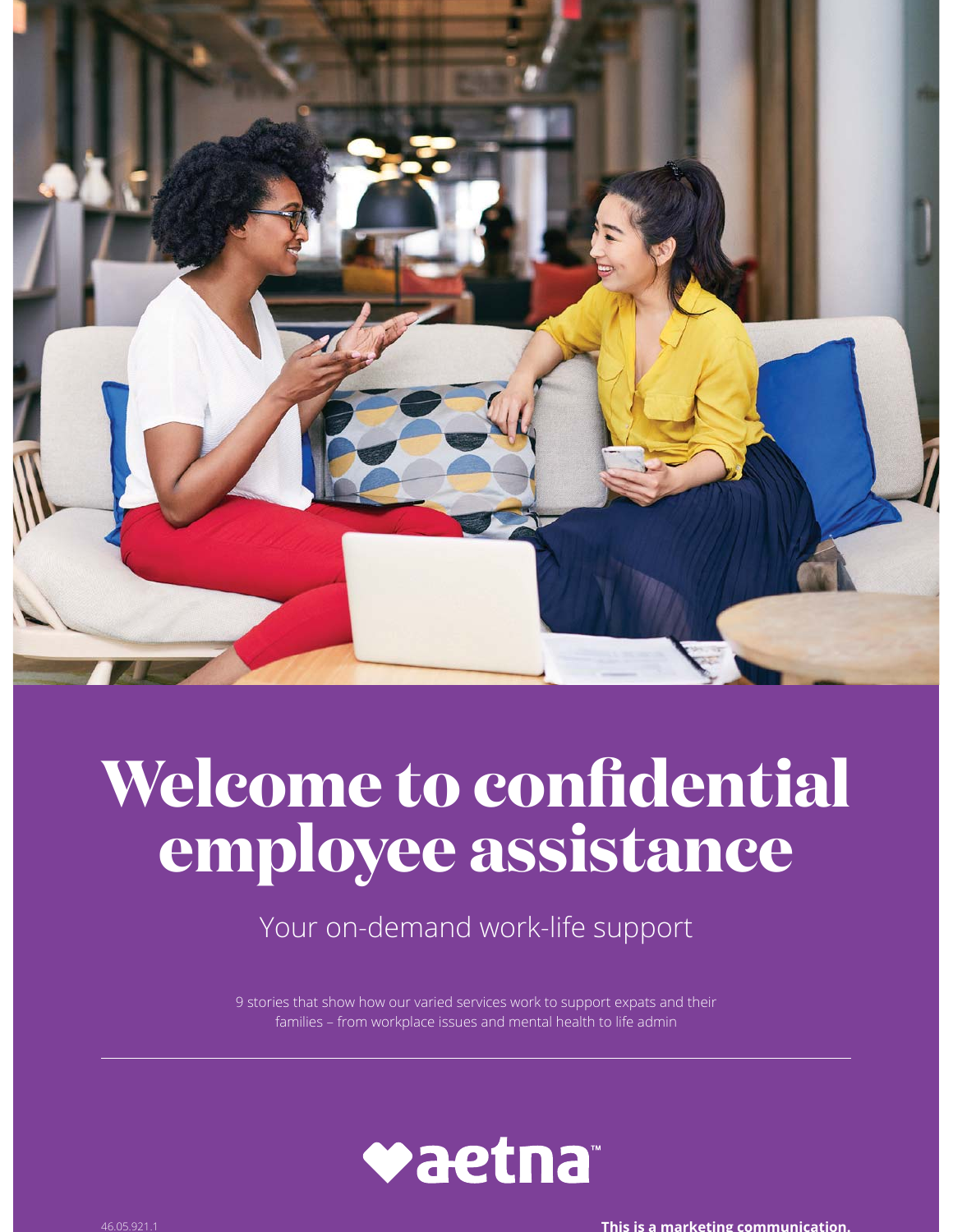

|                  |                                                                |           | <b>Contents</b>                                                                  |
|------------------|----------------------------------------------------------------|-----------|----------------------------------------------------------------------------------|
| 3                | Introduction and what is<br>employee assistance?               | 10-13     | What do Aetna<br>International's<br>confidential, on-demand<br>services include? |
|                  | What are the benefits of<br>employee assistance?               | 14        | iConnectYou: care<br>services in the palm of<br>your hand                        |
| $5-8$            | <b>Case studies:</b><br>services in action                     | <b>19</b> | How do I access the<br>employee assistance<br>services?                          |
| $\boldsymbol{9}$ | About Aetna<br>International's employee<br>assistance services |           |                                                                                  |

2

 $\overline{\phantom{0}}$ 

 $\overline{\phantom{a}}$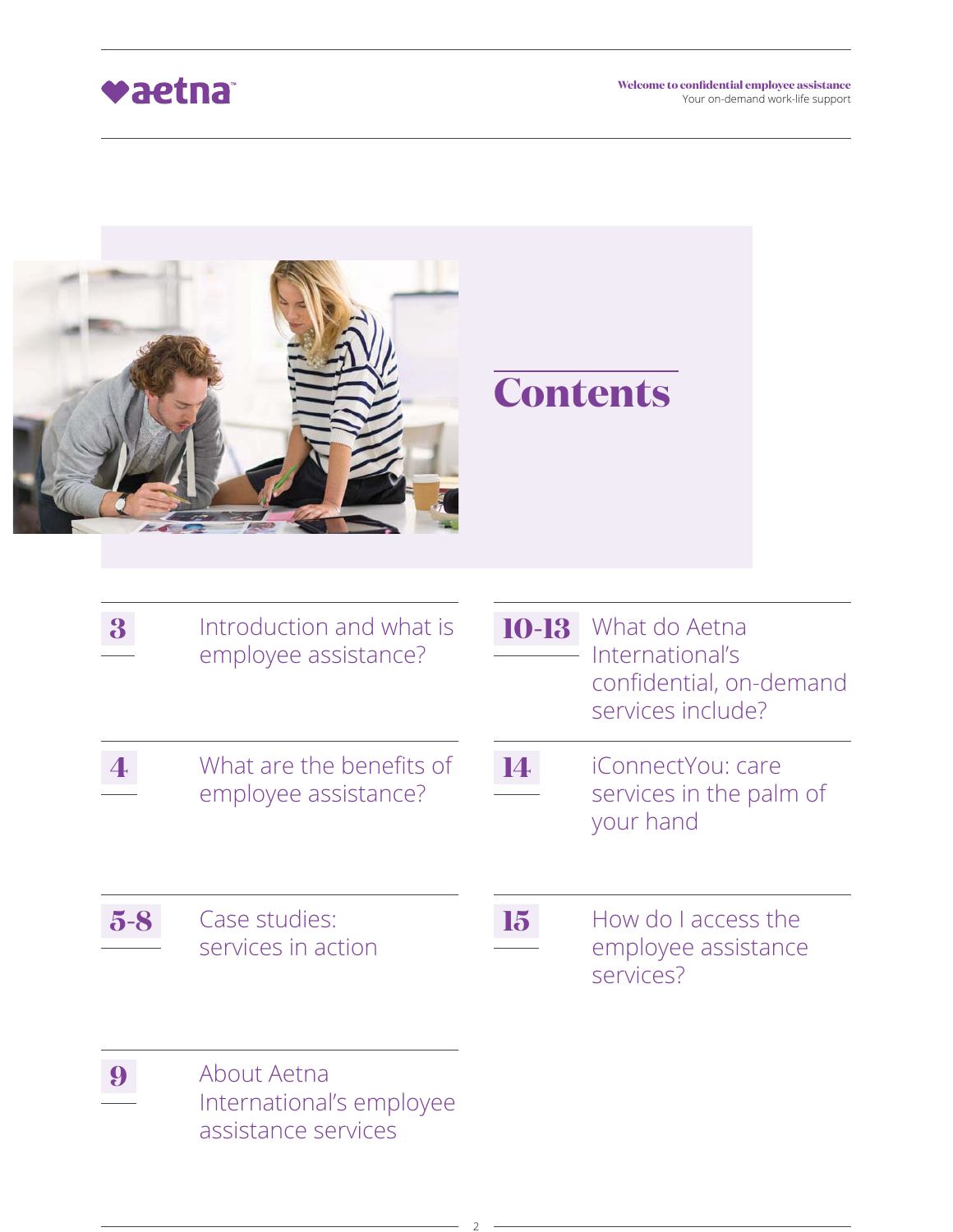



### Successfully managing your life can sometimes feel like a juggling act. You might need help:

- $\bullet$  balancing your career and family life,
- managing your finances, or
- **•** transitioning from life in one country or situation to another

Whatever your life challenges and well-being needs, we're here to help you and your family. If you'd like in-person support, we can help you make a connection with a skilled professional. And, for on-the-go members, there are phone and digital options for access to support, too.

As an Aetna International member, your employerprovided plan provides you with work-life balance support service options – from short-term coaching, guidance and counselling to day-today troubleshooting support and direction.

## **What is employee assistance?**

Employee assistance is Aetna International's more comprehensive version of what is often referred to as an employee assistance program (EAP). Traditional EAP are employee benefit programs offered by businesses to help employees deal with personal and work-related issues they may have that negatively impact their work performance, health and general well-being. These initiatives usually include assessment, counselling and referral for employees and, often, their immediate family. Access is usually by phone or email.

Our employee assistance service includes all of this as well as other services such as manager support and help with life admin.

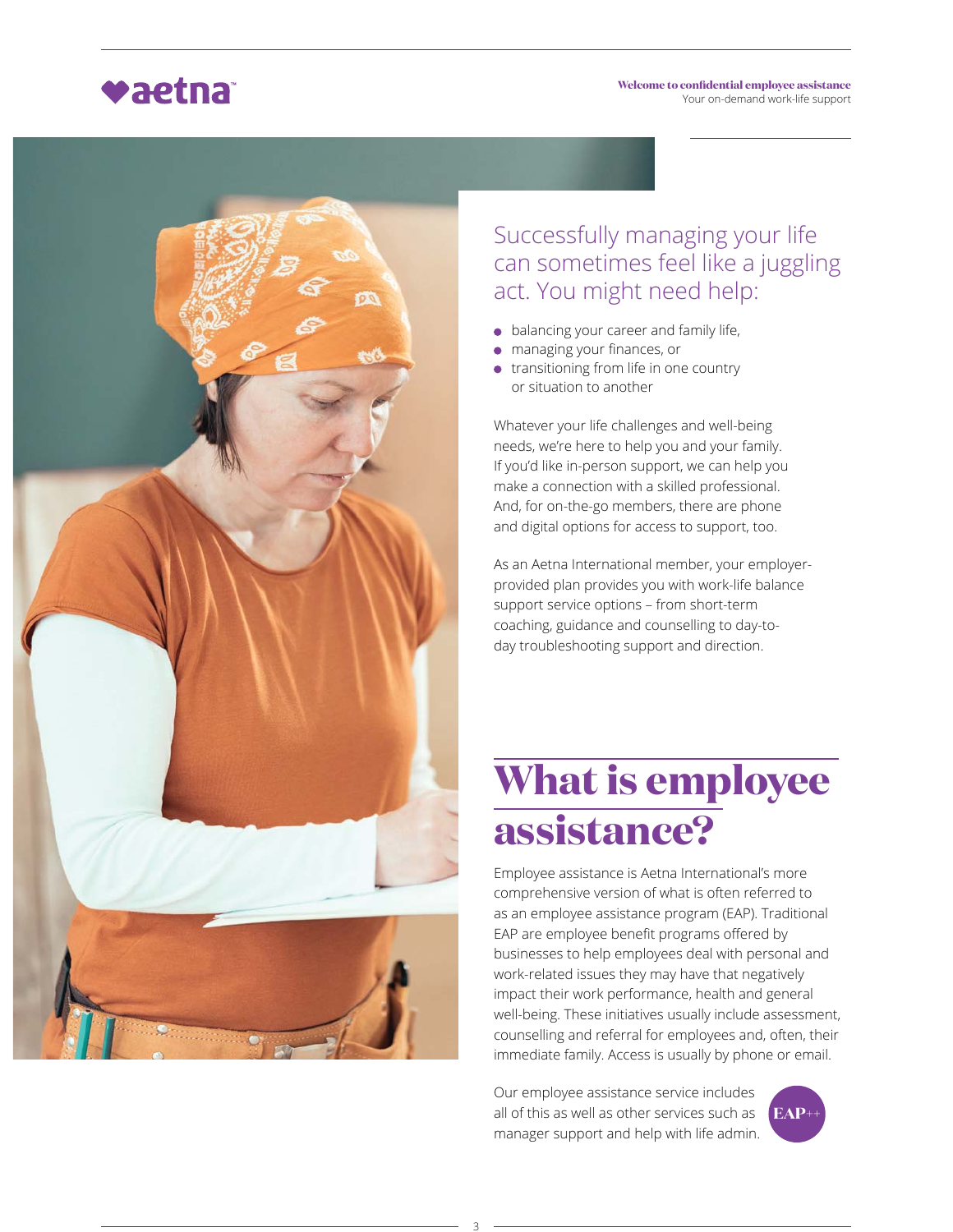## **What are** the benefits **of employee assistance?**

Employee assistance services can help you work out life's challenges and problems so you and your family can be healthy and happy.

For example, the services can:

- **o** Ensure you have someone to talk to about any concerns you may have or if you're experiencing emotional distress relating to:
	- **o** health
	- work
	- **o** relationships (personal and professional)
	- **o** grief over the loss of a loved one
	- marital strife
	- substance abuse
- **o** Connect you with professionals and resources to help you problem solve work and non-work issues
- o Coach you through your challenges, helping you get back on track and ensure that your personal issues don't impact your work
- **o** Offer timely access to training, support and information

If you're experiencing stress, exhaustion, emotional distress or are overwhelmed by the challenges of managing your life admin (banking and finances, schooling, child care, marriage, divorce, career, work...), you're not alone. For instance, the World Health Organization states that depression is the leading cause of disability worldwide with some **300 million sufferers**. [For those reading a printed version of this PDF, find *this article on aetnainternational.com to access links].*

Studies show that after employee assistance services are made available, employee sick leave is reduced by 33 percent, work-related accidents decrease by **65 percent** and lost time is reduced by **40 percent**. These vital services can go a long way to helping you feel stronger, happier, have a greater sense of well-being and keep on track at work.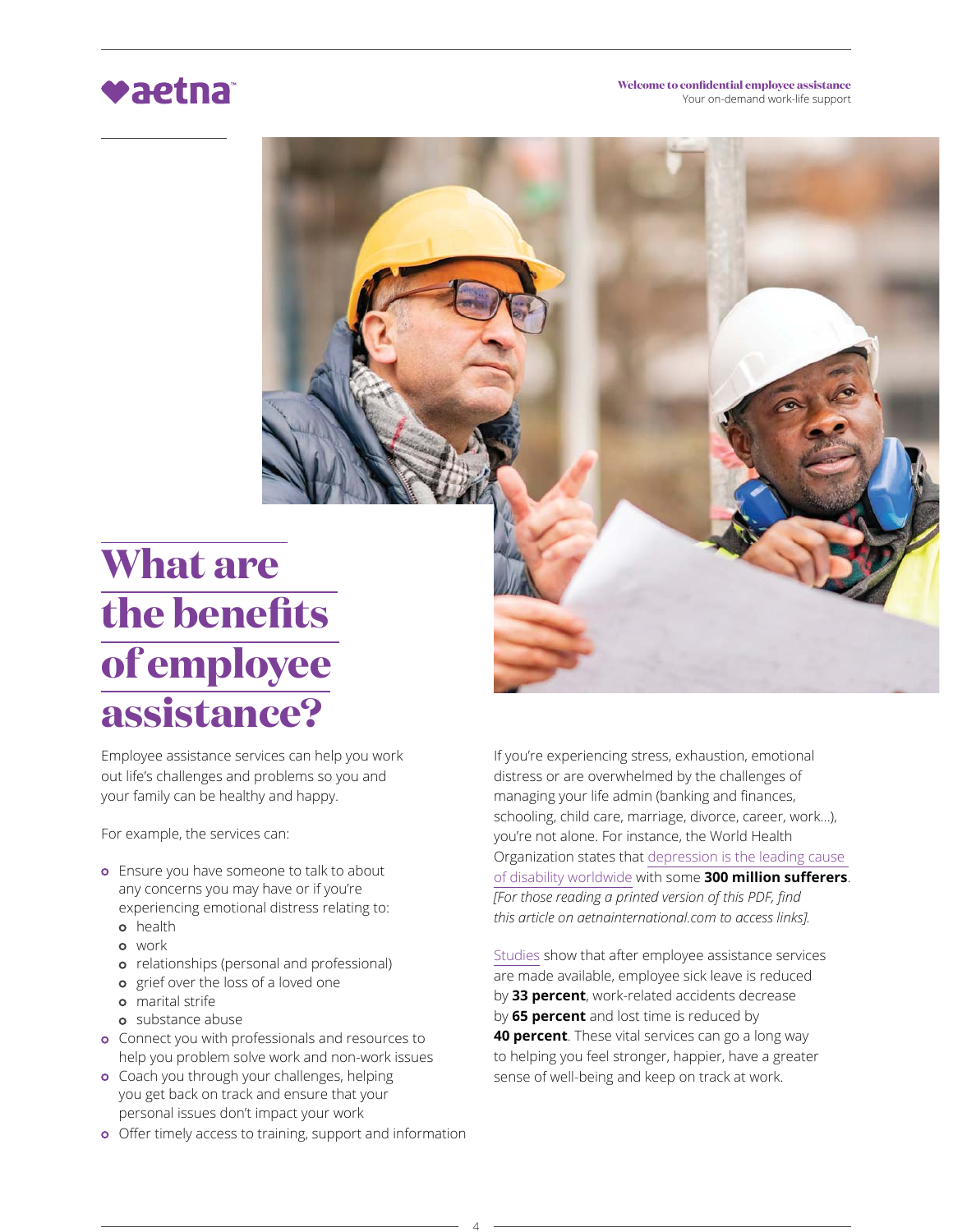

### **Aetna International's employee**  $\overline{\textbf{a}}$ ssistance services in action

Life can be very challenging to navigate for many of us. People across the world reach out to us for help every day. Reasons range from the lifethreatening to the mundane. But whether someone needs a tutor for a child, help with a work-related situation, assistance rebuilding a damaged relationship, or rapid response in a crisis, every person who calls or contacts us has a story.

These are a few short stories of real people to show Aetna International's employee assistance services at work. The names and some details have been changed to protect the anonymity of the individuals.

### **Dealing with a difficult boss**

**Location: Indonesia Solution: Manager assistance services**

Dealing with a boss you perceive to be 'difficult' can be unsettling. For some employees, quitting their job can seem like the only solution.

An employee called in expressing frustration with his boss, who he said was difficult to work with. Although he had tried several ways to communicate with his boss, he had not been successful. He reported feeling angry and helpless. This was starting to impact his work and he admitted he was considering resigning.

The clinician provided emotional regulation support, which helped him stay calm. They shared the communication efforts he had already made before exploring alternative strategies. By the end of the call, the employee had shifted his focus away from his manager and towards his own inner reactions. The employee said that he needed to learn how to handle interpersonal conflict better, rather than quit his job.



#### **Location: Canada Solution: Work-life services**

When you live abroad, it can be difficult to find service providers who speak your native language.

A lady in Canada was concerned her son might have a learning disability. She called in requesting help in finding someone who could perform an assessment. She was specifically looking for a provider who spoke Russian, as she and her son spoke Russian primarily.

A consultant identified a service provider in her area that had a staff member who spoke Russian. The consultant shared the information with the woman, who expressed great appreciation for the help.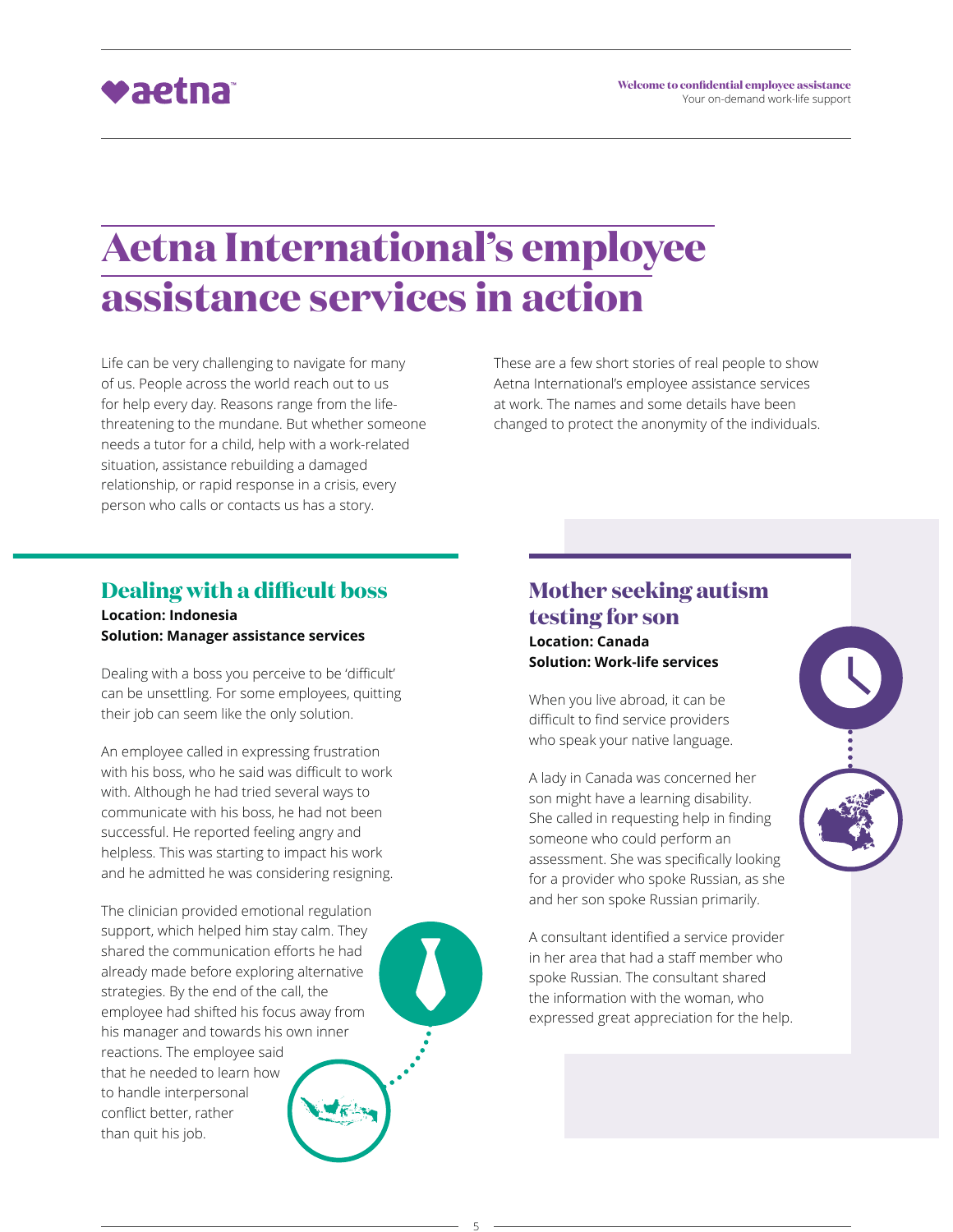#### **Welcome to confidential employee assistance** Your on-demand work-life support

### vaetna

#### **Help getting healthy sleep**

**Location: United Arab Emirates Solution: Mindfulness-based stress reduction service (AWARE)**

An Italian man living in Abu Dhabi contacted us for help sleeping. He had recently relocated to the Emirate to head up a new team for a large finance company. His role was challenging, the culture difficult and, after two months, he had yet to settle into his new environment. Rising stress meant the man found it hard to sleep and get back to sleep if awakened in the night. Tiredness was affecting his mood and performance.

Aetna International put him in touch with a professional practitioner who worked on breathing exercises and meditation for sleep. The practitioner worked with the man on mindfulness techniques to "turn down the volume" in his head, be in the moment and destress before bed. He also worked on a routine including breathing exercises and meditation that helped him get off to sleep.

The man's sleep improved - especially in getting off to sleep - and he even reported using mindfulness to tackle stressful moments at work.

#### Legal advice in a family dispute **Location: United States**

**Solution: Work-life services**

A lady got in touch for help finding an attorney in the region of her late father's estate. Through her father's Last Will and Testimony, the lady and her brother had not only inherited 50 percent of his estate but had inherited his debts as well. To further complicate matters, her brother was intending to sell items from the estate. The lady was in need of a legal advisor with experience in probate law. Following an exhaustive search, the service identified and put the lady in contact with an attorney within network, who had the experience and immediate availability.



#### **Urgent out-of-hours child care Location: India Solution: Work-life services**

A mother in Than West, Mumbai, was struggling to find temporary child care outside of traditional care operating hours. Her need was urgent, putting significant strain on the mother's emotional state. The mother had a list of requirements, including a provider with on-site cameras to allow her remote visibility of her child. The service consultant conducted an exhaustive search and found a provider that met all of the mother's requirements, as well as several alternatives which met almost all of her requirements. The mother was delighted and was able to remove a significant road block from her immediate future.

6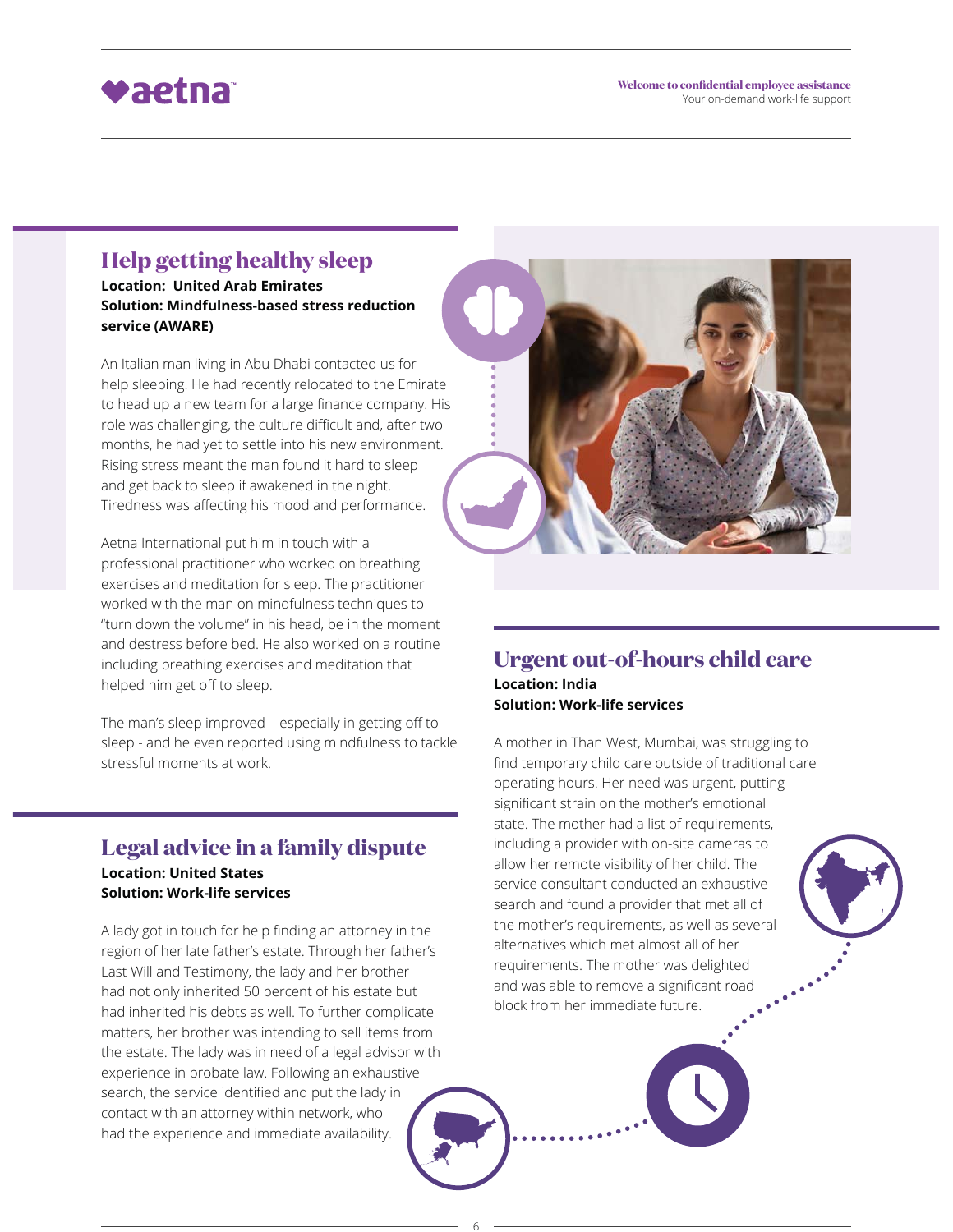### **Stress-relieving therapy for** high-powered expat

**Location: Japan Solution: Therapeutic counselling**

An American CFO contacted us having just moved to Osaka for a three-year assignment. Using iConnectYou, she told the clinician that she felt completely overwhelmed: the pressure of her already demanding role was exacerbated by the challenges of a respectively conservative corporate culture, the language barrier, settling into Japanese life and the relocation of her teenage son.

She and the clinician defined a phone-based course of therapy sessions. Finding the sessions highly beneficial, she continues to arrange phone sessions with a therapist to support her as she develops stress-reduction techniques and builds resilience.



#### **Support to reduce anxiety**

**Location: Singapore Solution: Mindfulness-based stress reduction service (AWARE)**

Anxiety affects 18 percent of the U.S. population and 13 percent of the UK population impacting work and social lives.

A British woman living in Singapore called us for help. She had just taken a promotion that involved presenting to senior internal teams, and while generally confident, she was very nervous about public speaking. These nerves led to crippling anxiety, which in turn had started to affect the rest of her work and even led to feelings of depression.

Aetna International organised six sessions with an MBSR-trained health and wellness professional who listened to the woman's concerns, goals and triggers. Together they worked on a plan to tackle the issue that included creating breathing routines and mindfulness to manage stressful moments leading up to and during her presentations.

After a few sessions the woman reported reduced anxiety as well as positive feedback from her line manager about her performance.



7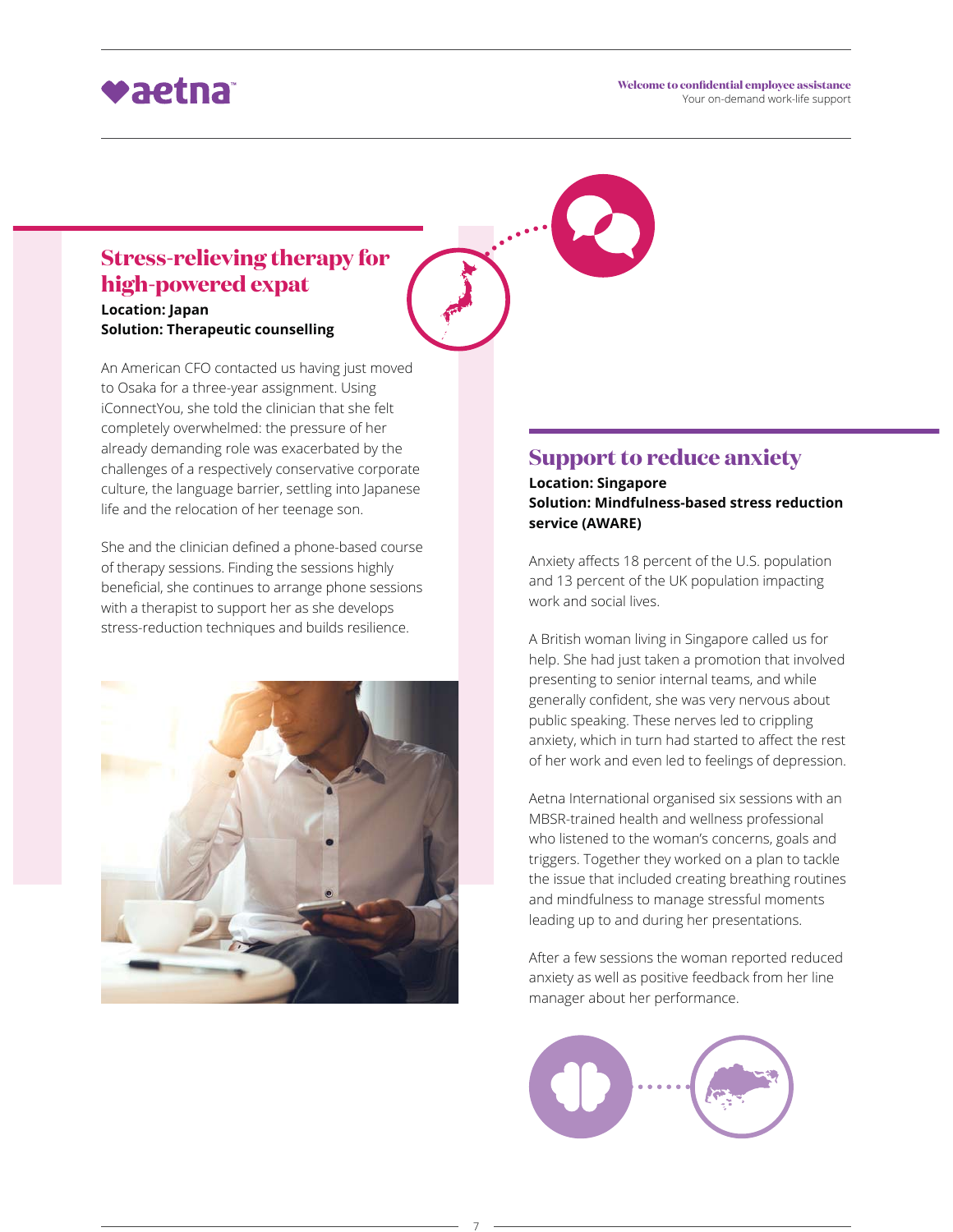**Welcome to confidential employee assistance** Your on-demand work-life support



#### **Career professional <u>concerned</u>** about elder care for ageing parent **Location: United States Solution: Work-life services**

Sometimes having a sympathetic, expert ear can help you unearth and solve the issues underlying your stress or anxiety. A lady in the U.S. was initially looking for some mental health support for herself. The clinician quickly identified that much of the lady's life strain was caused by worry for her frail, elderly mother who lived alone. The clinician put the lady in touch with an Elder Care research consultant who located several agencies that offered in-home care and met the lady's requirements, as well as the contact details for a suitable senior centre. As the lady wasn't aware of her mother's scope of health needs, the Elder Care consultant was able to recommend a service to conduct an in-home assessment to determine her mother's long- and short-term care needs as well as low-cost transportation in the mother's area. This above and beyond approach helped ease much of the lady's strain and anxiety.



### **Marriage guidance and** *<u>couples counselling</u>*

**Location: Bahrain Solution: Therapeutic counselling**

Events in people's personal lives have the power to impact their work lives, and relationship issues are some of the most powerful.

A German man in Bahrain called us because he was having trouble with stress and motivation at work. Our clinical therapist worked with him to determine the best route for therapy, in this case, a series of face-to-face sessions with a German-speaking counsellor.

In therapy it quickly became clear that the source of his issues was not his job or work, but his relationship with his wife, which had become strained during their relocation. Isolated from friends and family there was increased pressure on his time and attention, and he felt ill-equipped to support her. This in turn impacted his mood at work.

After five sessions, the pair entered couples counselling and Aetna International gave his wife advice about staying in touch with family at home as well as accessing the local German-speaking expat communities.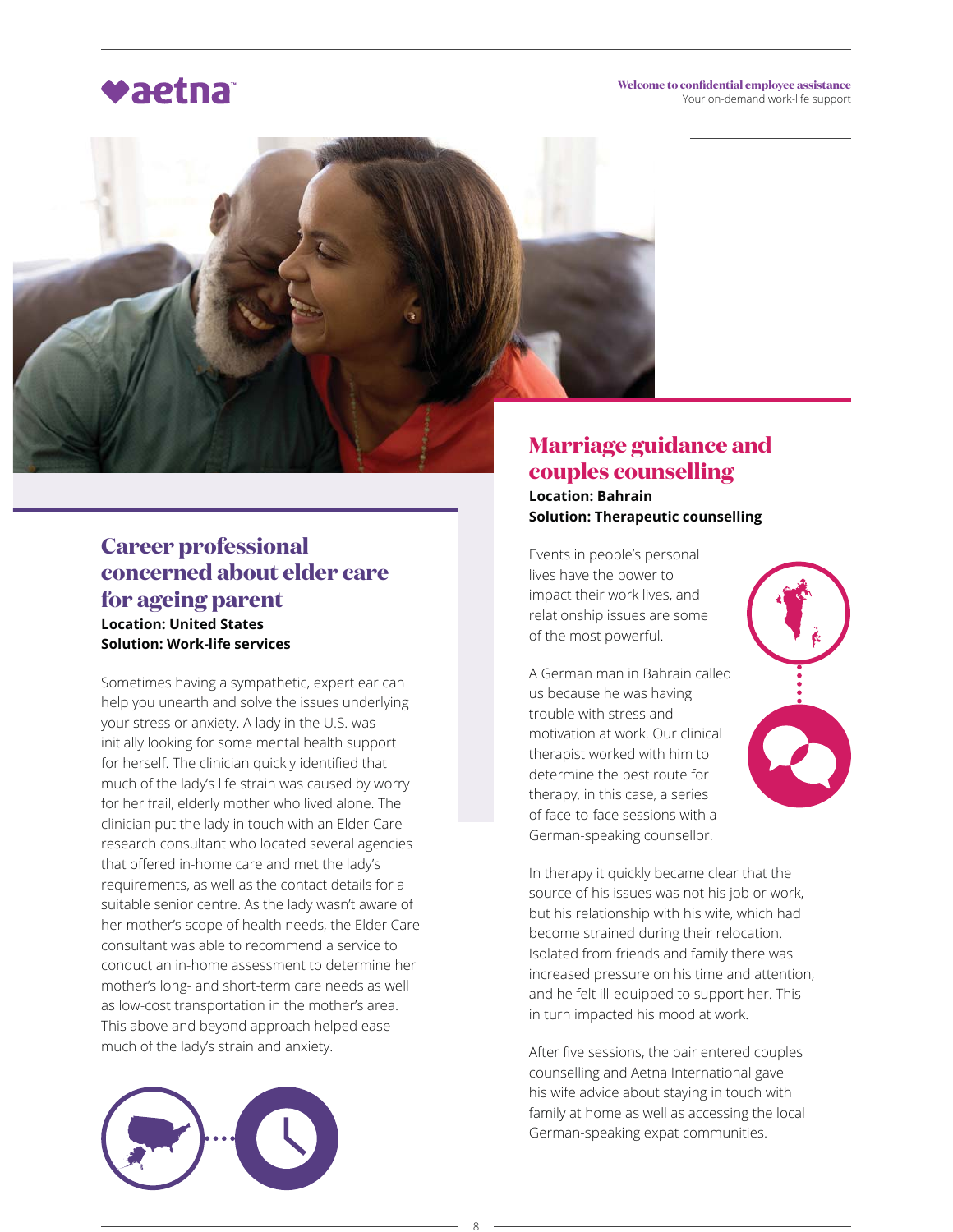

## **About Aetna International's employee**   $\overline{\textbf{assistance}}$ services

Our confidential employee assistance services bring together licensed health practitioners and care providers to help you achieve better health and work-life balance. Our services also include assessment, counselling and referral for you and family members covered by your plan. Plans come with a set number of free appointments per issue, per year and self-paying members can purchase employee assistance services at an additional cost.

More than 800,000 members rely on us to make a complicated system easier and to help them make decisions about their mental and physical health. We're here to help you on your path to better health and wellbeing – whatever that looks like to you.

Whatever your life challenges and well-being needs, we're here to help so you and your family can be healthy, happy and productive.

#### **Who can use the employee** assistance services?

- o All fully insured company plan members and family members can use our employee assistance services.\*
- **o** Self-paying members can purchase employee assistance services at an additional cost.



- **Family**
	- **o** Finding child care
	- o Divorce
	- **o** Caring for elderly relatives
	- **o** Parenting issues
	- **o** Family violence
	- o Disabled children

#### **Professional**

- o lob stress
- **o** Balancing work and family
- **o** Career progression
- o Interviewing and networking

#### **Personal**

- **o** Travel and vacation/holiday planning
- o Mental health issues
	- o Stress
	- **o** Depression
	- Grief
- Legal situation
- Life admin
- **o** Relationship issues
- Harassment
- **o** Substance abuse
- **o** Separation and loss
- **o** Financial or legal
- **o** Building healthier lifestyle
	- o Fitness
	- **o** Tobacco cessation
	- **o** Weight management
	- o Stress management
	- Self-care

\*Aetna International's employee assistance services are standard to Aetna Summit plans 2500, 4000, 5000 and 5000+.<br>Programme delivery methods may vary by plan or region. Please contact your account manager or plan sponsor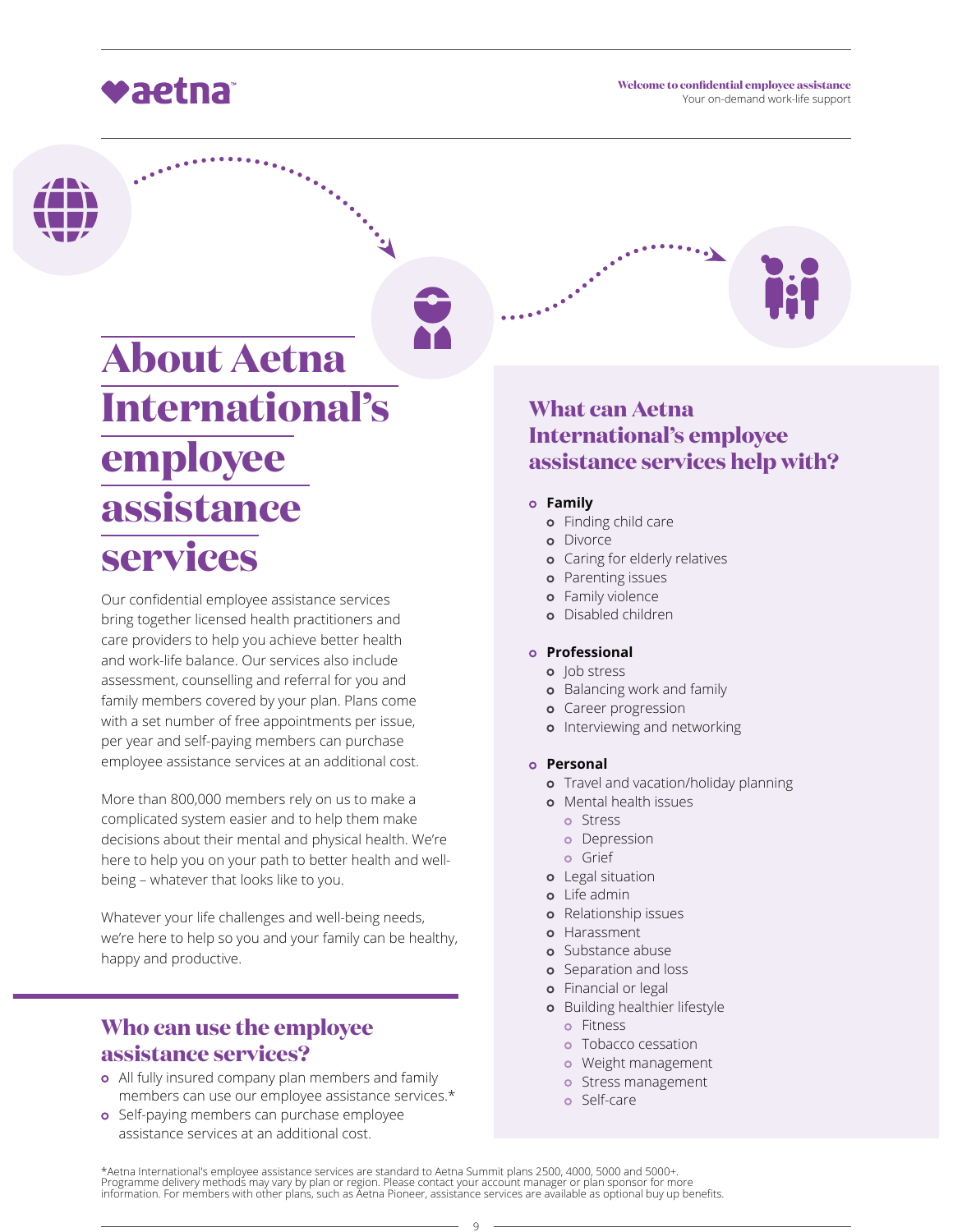#### **Welcome to confidential employee assistance** Your on-demand work-life support

### vaetna

## **What do Aetna International's <u>confidential, on-demand</u>** services include?

### **Therapeutic counselling**

#### **What's it for & what does it do?** Feeling overwhelmed or exhausted? We're here to help you get through a situation that's causing you stress, anxiety or depression – such as: **o** grief caused by the death of a loved one, **How does it work?** When you call us, you'll speak with a clinical therapist who will help you determine the best route for therapy, whether you'd like to work with a counsellor in person or on the phone. The support When you contact us, you will

- **p** marital strife, or
- o a difficult circumstance at work

lasts for up to five weeks to help you move forward through your situation. If you want to continue with treatment, we'll try to find you a local provider who's covered by your behavioural health plan.



#### **What can I expect?**

initially speak to a clinician for a 15-45-minute conversation. The clinician can then help determine the next best steps for you and find the right health care provider for your needs. For instance, the expert will ask you about your situation and emotional state, help you identify your goals, and then ask you to participate in recommended therapeutic techniques and exercises.

Appointments will be provided within two business days of the initial intake for standard requests and six business hours for urgent requests.

Emergency services will be arranged at the time of your call.

Therapy sessions last for up to 50 minutes.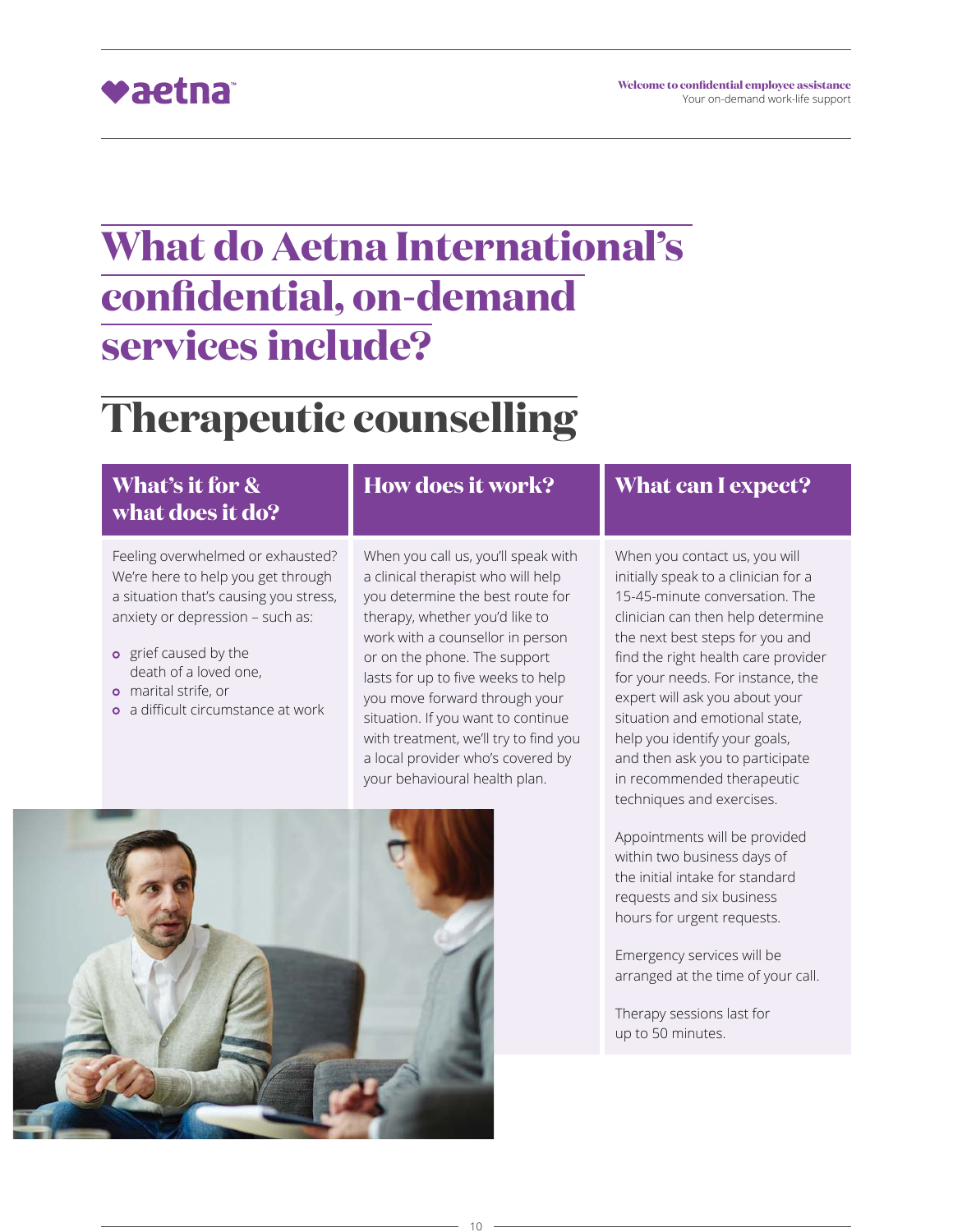

## Work-life services

### **What's it for &** what does it do?

Have you moved recently and are struggling to find local services? Are you struggling to find suitable local child care? Do you have legal concerns? Do you need help booking a flight or hotel? Whatever you need, think of us as your general information service.

#### **How does it work?**

You'll be able to explain your needs to someone on the phone. They will do the leg work for you to find trusted service providers, including banks and schools; make travel arrangements for you; or put you in touch with recommended third party experts.

11

#### **What can I expect?**

Work/life intake calls usually take 10-12 minutes. You'll be asked questions by a trained professional to help you determine the type of service or support you need, the ideal geographic location for the service, a suitable time for the service to be delivered to you, and the amount of time you'd like to spend on resolving your issue.

Support and information (3-5 confirmed referrals) will be delivered within two business days.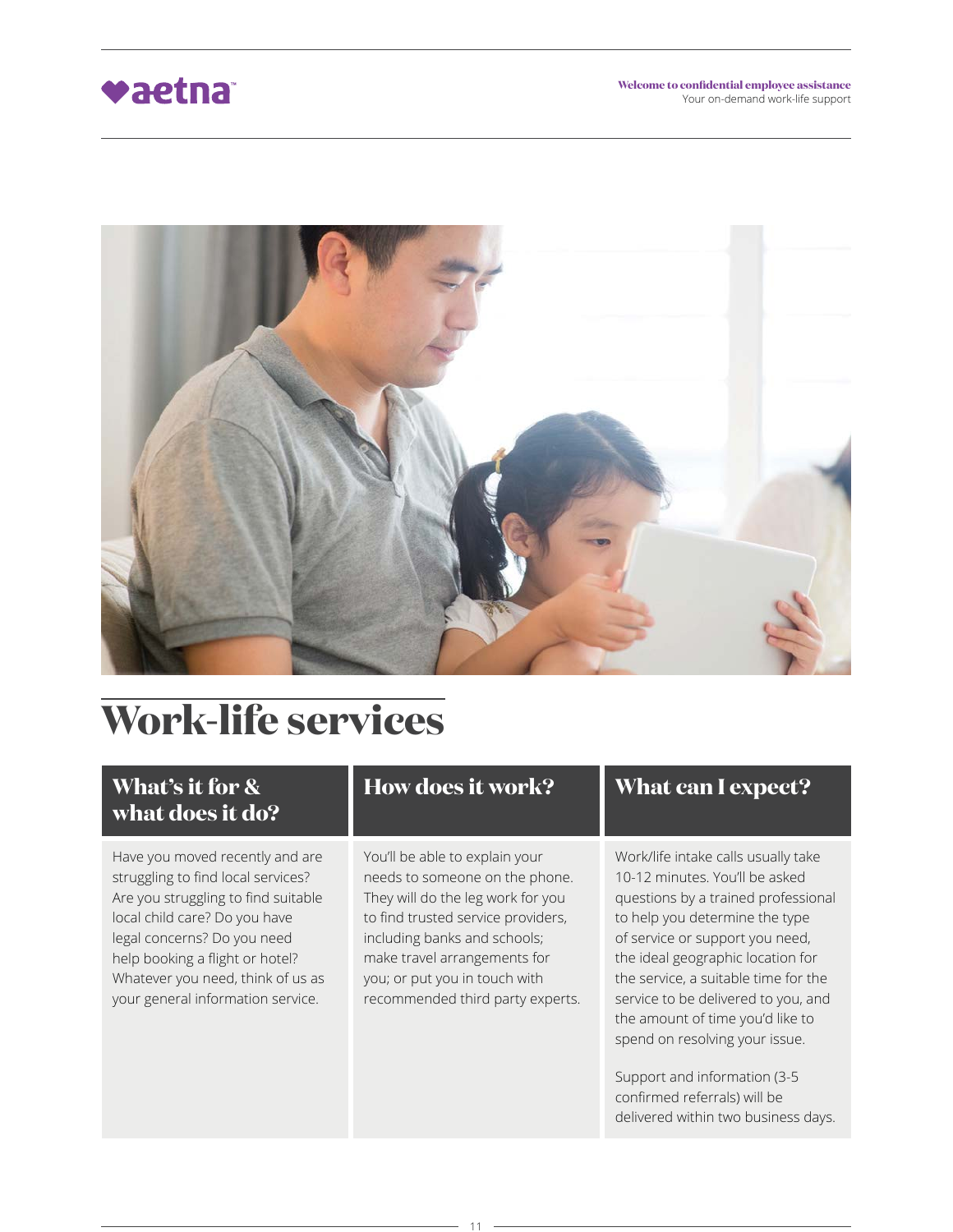

### **Manager assistance services**

#### **What's it for & what does it do?**

Do you have a local or international team to manage? Do you need development coaching to help you manage the everyday challenges of management? We're here to help you take control of your situation and make progress in your day-to-day work.

### **How does it work?**

As soon as you call, an expert will work with you to develop a schedule of practical support. This could take the form of training, coaching, emotional support or education around one or more of the following:

- o Time management skills
- **o** Communication
- **o** Developing emotional intelligence
- **o** Business etiquette **o** Resolving issues
- between employees
- **o** Delivering bad news
- **o** Addressing low productivity
- **o** Providing constructive feedback
- o Motivating individuals or teams

#### **What can I expect?**

Managers call in with their request and receive a return call within two business hours.

The manager and the referral specialist will define all subsequent communication.

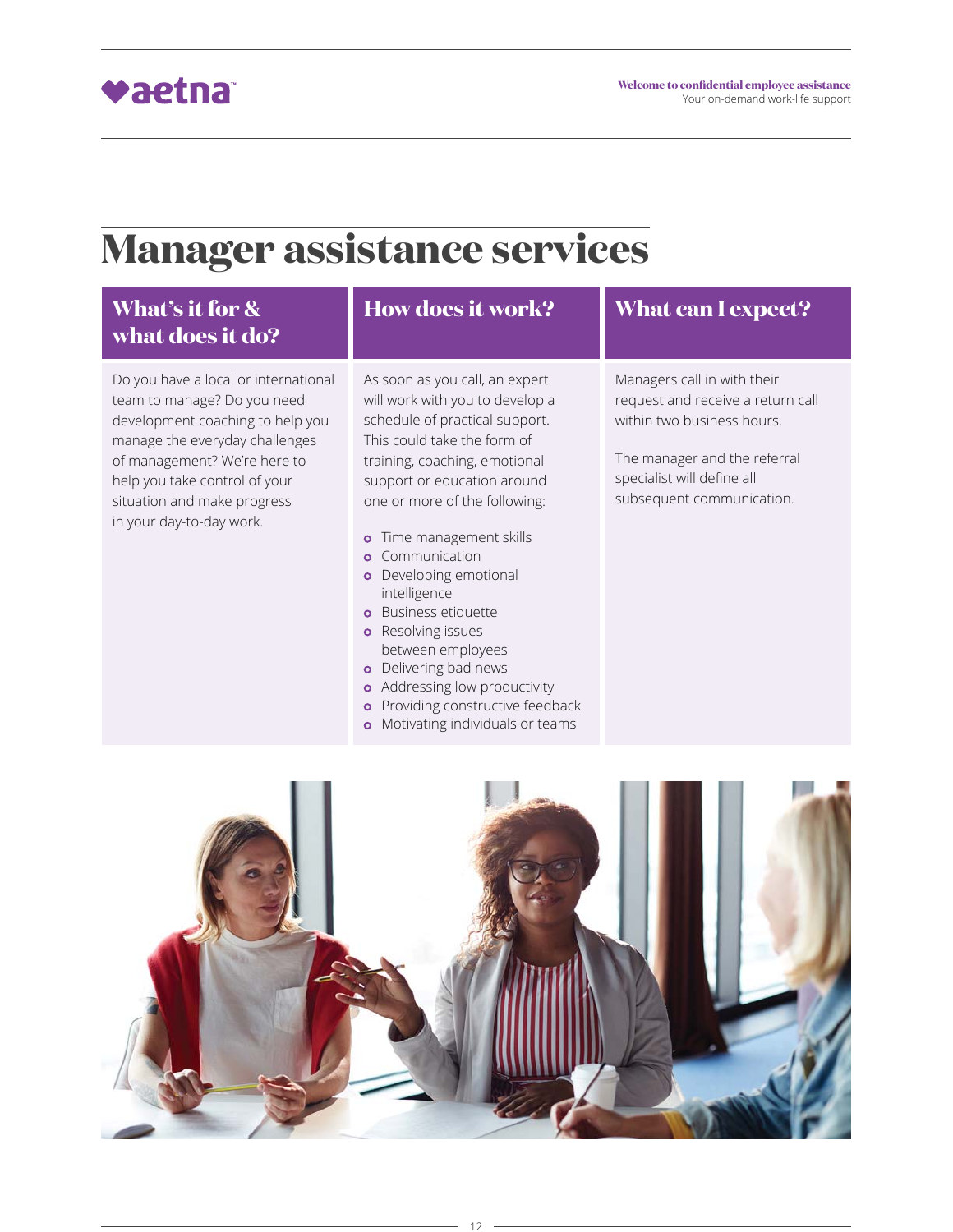## **Mindfulness-based stress**  $reduction$  service (AWARE)

### **What's it for & what does it do?**

Experiencing symptoms of stress or anxiety? Struggling with lightheadedness, trouble concentrating, a pounding heart, trouble relaxing or sleeping and mood swings?

Our mindfulness-based stress reduction technique can work alone or in combination with any of the above services.

### **How does it work?**

We'll put you in touch with a professional practitioner for oneto-one support. Your practitioner will create a six-week mindfulness plan and help you learn how to put it into practice. The coaching plan comprises one session per week and will be designed to:

- **o** Fit in with your schedule
- **o** Help you develop emotional and mental resiliency
- Help you develop your concentration and focus skills
- o Help you improve your sense of well-being
- Guide you through breathwork
- **o** Teach you coping mechanisms to manage your stress and live in the present

13

#### **What can I expect?**

When you contact employee assistance, the clinical team will assess your needs. If they find that AWARE would be a good option for you, you'll be connected with a clinical therapist who can best meet your needs. The initial assessment might last 30-45 minutes. You'll have an initial consultation during which you can talk about your current emotional state, your goals and what you'd like to get out of the mindfulness session. You'll be guided through the development of a personalised plan with impactful weekly mindfulness techniques and exercises.

The resulting six sessions with an MBSR-trained health and wellness professional are scheduled for a mutually agreed time between you and a coach.

Session duration is usually 20- 30 minutes and the course lasts around six weeks.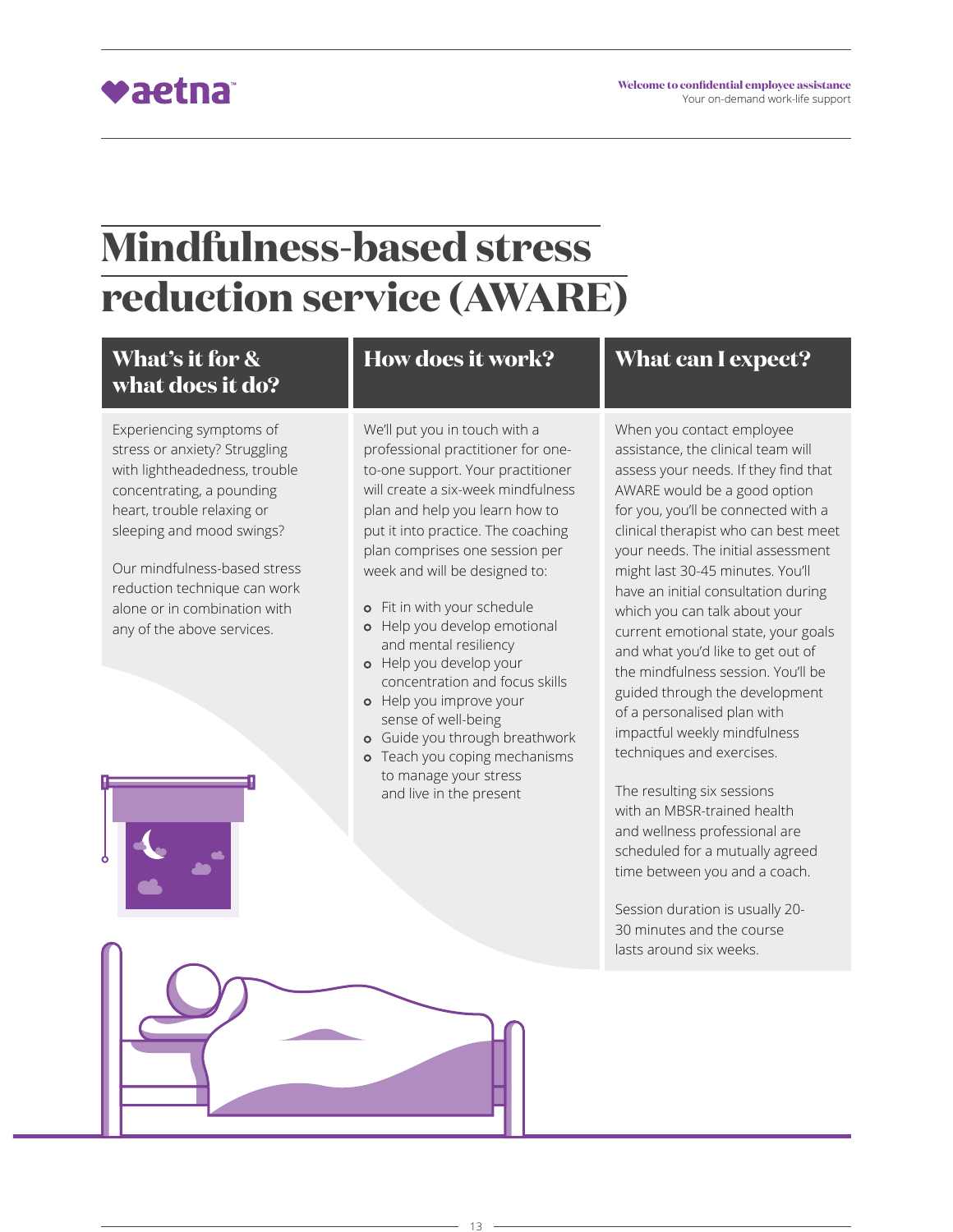## **iConnectYou: Care services in the palm ef your hand**

Employee assistance services website is available via the secure member website Health Hub and available in 27 languages.

\*Country list correct at date of publishing - May 2019. Country list is constantly expanding. Please check with your regional sales or account manager for the most up to date list.

Aetna International's employee assistance services are standard to Aetna Summit plans 2500, 4000, 5000 and 5000+. Programme delivery methods may vary by plan or region. Please contact your account manager or plan sponsor for more information. For members with other plans, such as Aetna Pioneer, assistance services are available as optional buy up benefits.

If you're on the move or prefer convenient digital services at your fingertips, the iConnectYou app allows you to get in touch with many of our employee assistance services directly, rather than going through our member services team. You can use the app to:

- Call, video call, instant message or text (SMS) Aetna International to get started on your road to better health, and to connect to a clinical counsellor, coach or work-life expert.
- $\bullet$  Explore articles and inspiring, educational materials on stress, anxiety and depression.

iConnectYou is currently available in an ever-growing list of regions, including Dubai, South America, the Caymans, China, Hong Kong, Singapore and the United Kingdom.

You'll need to enter a relevant country password to complete your registration\*:

Argentina: **AetnaArg** Austria: **AetnaAustria** Barbados: **AetnaBar** Belize: **AetnaBel** Bolivia: **AetnaBol** Brazil: **AetnaBra** Canada: **AetnaCan** Cayman: **AetnaCay** China: **AetnaChi** Columbia: **AetnaCol** Costa Rica: **AetnaCos** Dominican Republic: **AetnaDom** Dubai: **AetnaDub** Ecuador: **AetnaEcu** El Salvador: **AetnaEls** France: **AetnaFra** Germany: **AetnaGer** Guatamala: **AetnaGua** Guyana: **AetnaGuy** Haiti: **AetnaHai**

Honduras: **AetnaHon** Hong Kong: **AetnaHK** Italy: **AetnaIta** Jamaica: AetnaJam lapan: AetnaJap Mexico: **AentaMex** Netherlands: **AetnaNeth** Nicaragua: **AetnaNic** Panama: **AetnaPan** Paraguay: **AetnaPar** Peru: **AetnaPeru** Singapore: **AetnaSng** Spain: **AetnaSpa** South Africa: **AetnaSoA** Suriname: **AetnaSuri** Switzerland: **AetnaSwi** Trinidad and Tobago: **AetnaTrTo** United Kingdom: **AetnaUK** Uruguay: AetnaUru Venezuela: **AetnaVen**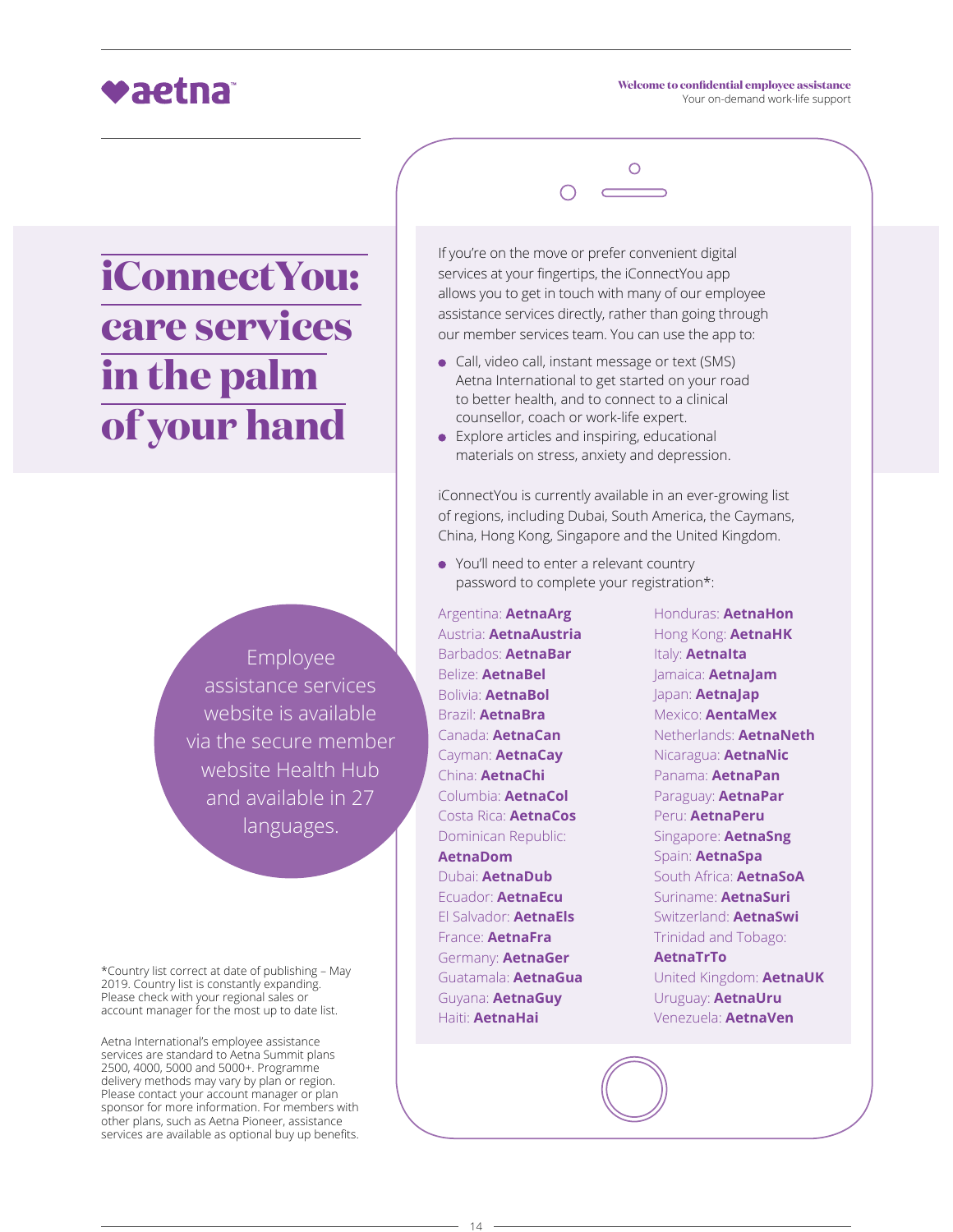

## **How do I access the employee**   $\overline{\textbf{assistance}}$ services?

Through our employee assistance services you have access to confidential, convenient services in person, remotely and on demand. Simply get in touch:

### **By phone**

- **o** Call the phone number on the back of your member ID card.
- You will be assigned a counselor for your initial consultation receiving their contact information so you can schedule appointments directly.

#### **Via Health Hub**

- o Log in to Health Hub your secure member website.
- **o** For members on a non-U.S. plan, you can access employee assistance services under the heading 'Discover your health and well-being benefits' within the Health Hub. From there, you can log in to the employee assistance website, which is available in 27 languages.
- **o** For U.S. based members, you can access employee assistance services via 'My Plan Documents' section of the Health Hub. From there, you can log in to the employee assistance website, which is available in 27 languages.

#### **Via iConnectYou**

- o You can use the iConnectYou app to connect directly with services by:
- **o** Phone call
- Video call
- o Text (SMS)

15

**o** You can also use the in-app instant messaging feature to chat with a specialist.

### **Your** *<u>confidential</u>* data

#### **All calls and subsequent services are private and confidential**

Many users need employee assistance services for sensitive work-related issues, so confidentiality means you can call in knowing that issues remain private – between you and the clinician.